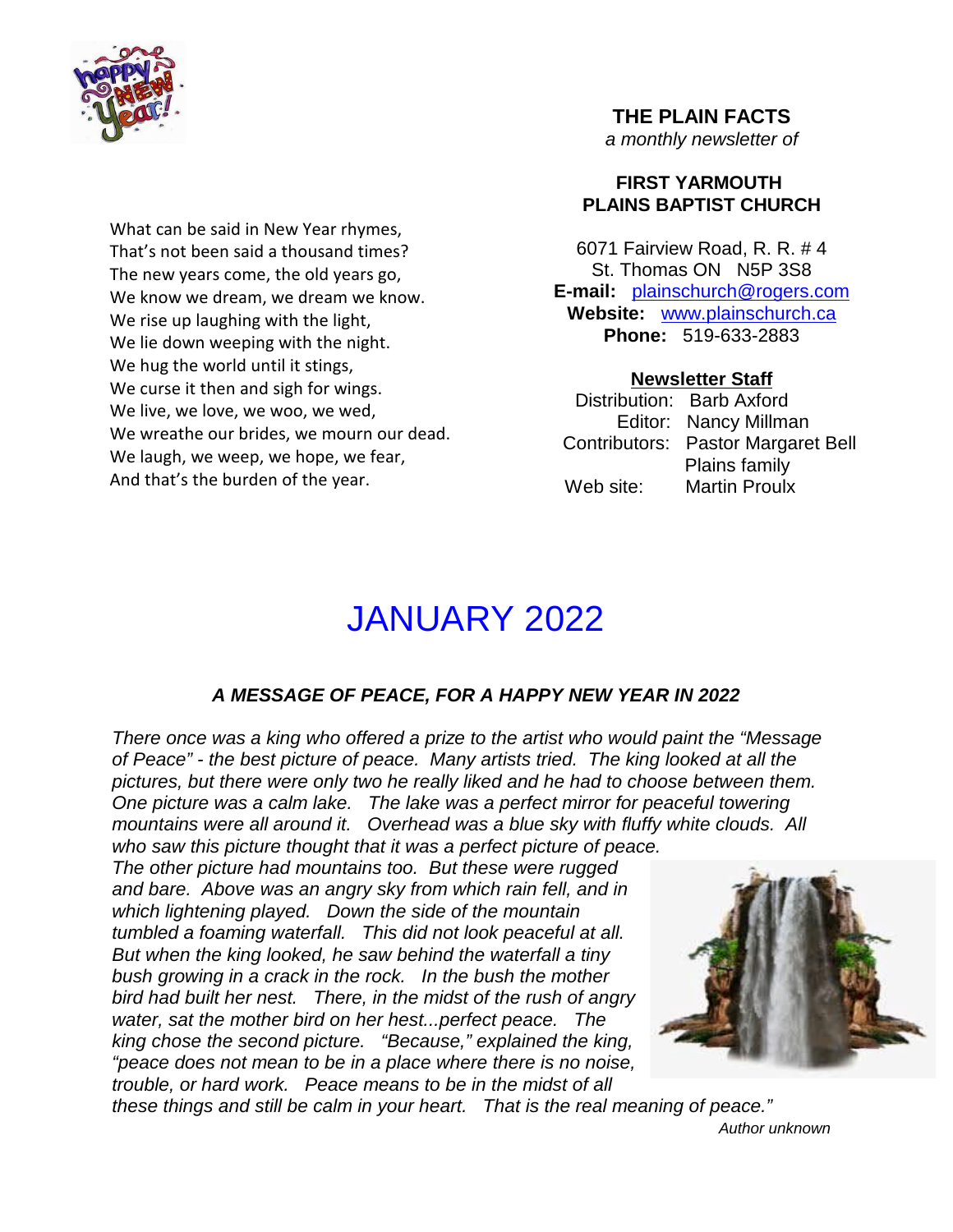

*To protect the privacy concerns of our families, friends, neighbours and church family, it is requested that before names are submitted to the Pastor for prayer, or are put on the Plain Facts prayer list, permission be sought and granted from the individuals to be named, or from family members who have been given express permission to speak on their behalf.*

Jill & Gerry Coull Ashley & Blake Paula Welter Russell Elsie Walker's niece Sharon Axford Linda Hepburn Karl Crocker Toots Gillard **Tiffany & family** Ellen's sister Ann in New Zealand Harold and family

Jenny and family John & Sherri Doner Doug Sawyer Rev. Brian Sherry Cherie Doyon Marlene Smith Shirley Griffin Don & Penny Sawyer Mabel Somerville & the family of Carol Robbins Family of Jessie Higgs Ashleigh and Blake Family of Margaret Helmer Mary Smoke and the family of Kathy Smoke

|                              | <b>Sunday Scripture Readings</b> |                   |
|------------------------------|----------------------------------|-------------------|
| Jan 02- Christmas 2/Epiphany | Jan 09-Baptism of Jesus          | Jan 16-Epiphany 2 |
| Ephesians 1: 3-14            | Luke 3: 15-17, 21-22             | John $2: 1-11$    |
| John $1:1$ 1-8               |                                  |                   |
| Jan 23-Epiphany 3            | Jan 30-Epiphany 4                | Feb 06-Epiphany 5 |
| Luke 4: 14-21                | Luke 4: 21-30                    | Luke 5: 1-11      |
|                              |                                  |                   |

#### **In Sympathy**

We send our deepest sympathy to Vera Martin and her family on the death of Vera's sister, Margaret. Margaret Evelyn (Smith) Helmer was wife of Don Helmer and cherished mother of David Helmer and Janet Helmer. Margaret passed away Dec 23 in London at the age of 88. **Barbara Axford** Barbara Axford

We extend our sympathy to the family of Jessie Marie (Patterson) Higgs, who passed away December 14, 2021 at the age of 93*.* Jessie was a long-time friend of the Plains church and received the newsletter for many years. She will be missed.

The Plains family extends deepest sympathy to Mary Smoke, Cherie and Phil Doyon and family at the passing of Cherie's sister, Kathy on December 30, 2021. Kathy was 64 years. In her youth, Kathy was an enthusiastic participant in St. Thomas Special Olympics. She will be dearly missed by her mother, siblings, nieces and nephews. The service to celebrate Kathy's life was held on January 5 at Sifton Funeral Home. with Pastor Margaret presiding. *Pastor Margaret Bell* 



Our **thanks** to our Plains Church family for the poinsettia delivered by Dan Dale. Merry Christmas everyone. The matrix of the Malcolm & Donna Rust

**Thank you** to the Plains Church family for the beautiful poinsettia plant. It surely brightened my livingroom and my spirits. Merry Christmas to you all. Noreena Satchell

**Thanks** for the lovely poinsettia. Marilyn Cartwright and the lovely poinsettia.

**Thank you** to my Plains Church Family for the lovely flowers that I received following dental surgery.

Barbara Axford

**Thank you** for the beautiful Christmas floral arrangement in celebration of my retirement of 36 years of Nursing. This was a great surprise! It's the thoughtfulness of people like you that makes the world so bright! We miss you and look forward to joining you once again when Covid is under control. Happy New Year to all! Blessings. The state of the state of the state of the state of the state of the state of the state of the state of the state of the state of the state of the state of the state of the state of the st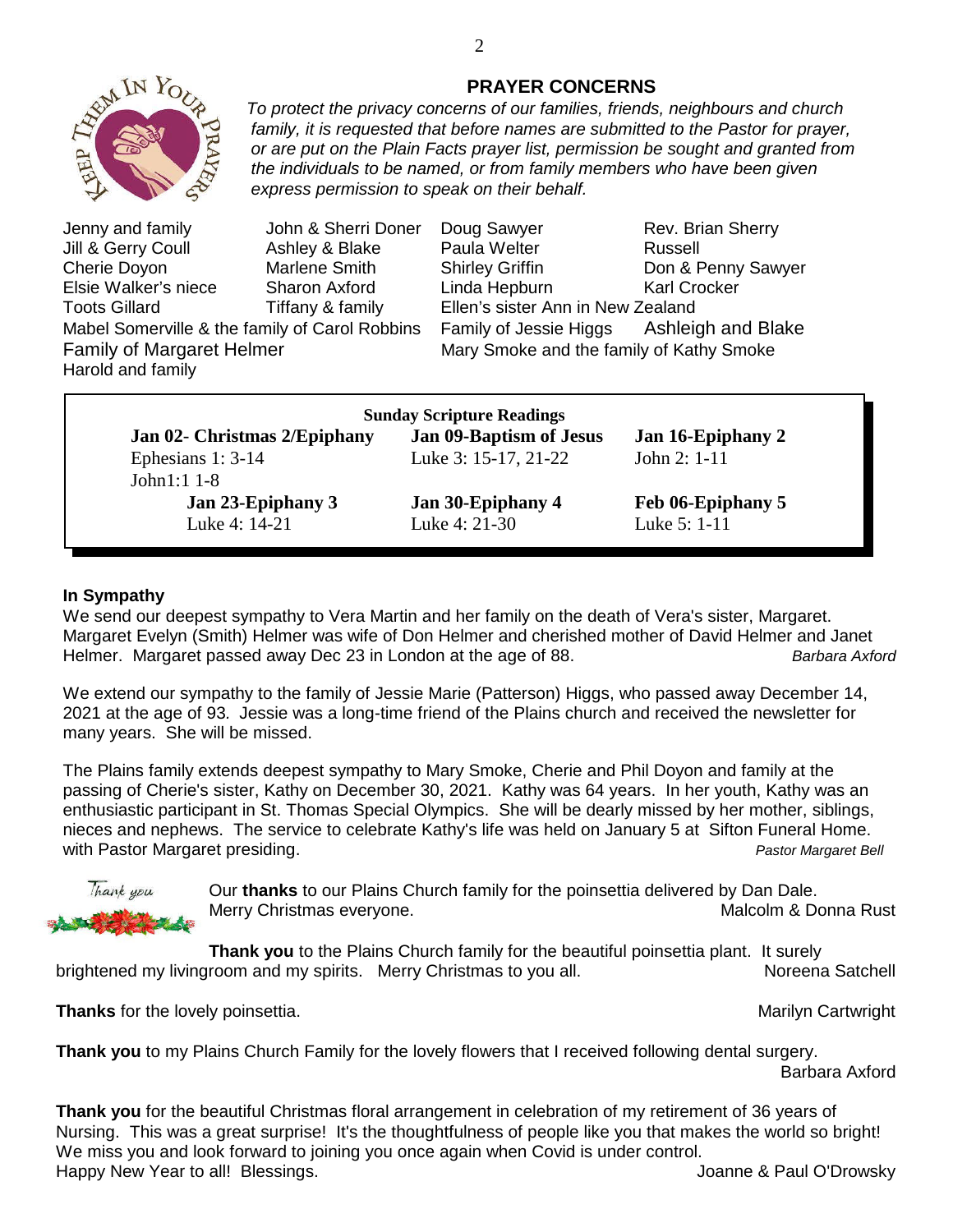We are all aware of the very rapid increases in the spread of the Covid Omicron Variant . So as a cautionary measure to protect our church families we deacons have met and are recommending that we DO NOT hold in person worship services on Sundays, Jan 2, 9, and 16th 2022 .

We also recommend that we resume our Sunday coffee breaks by Zoom at the 10:45 a.m. time so that people can stay connected.

We were very thankful that we could worship together Christmas Eve to celebrate our Saviour's birth. We feel, given the Covid-19 "Omicron circumstances", that it is time to take this safe break.

Please continue to send your offerings by mail, e-transfer or delivered to the Treasurer's mailbox, as expenses continue.

Thank you all so much for your great stewardship throughout 2020-21!!

The deacons will assess the situation in a few weeks and suggest any appropriate changes. God bless all of you for your love and support in helping us make these difficult decisions in our ministry together. In Christian love,

Deacons Betty Rewbotham , Chair Wayne Dale Linda Willand

FOOD **DONATIONS** 

**Jan 23 Sun 10:00 A.M. Sunday Service** - Food Bank Sunday

**Jan 30 Sun 10:00 A.M. Sunday Service** -

**1:00 P.M.** Annual Congregational Meeting will be via ZOOM only. Report books will be available by email delivery. Hard copies will be available for pick up at the church black mail box.

# **2022 ST. THOMAS/ELGIN FOOD BANK**

**SUNDAYS (Caring Cupboard Sundays**)

Please mark these dates on your calendar:......

January 23 May 1 September 18 November 13

# **JANUARY BIRTHDAYS**

- $8<sup>th</sup>$ <br>10<sup>th</sup>
- Gabrielle Noble 17th Martin Rust
- 11<sup>th</sup> Noreena Satchell (96) 22<sup>nd</sup> Mary Wilson
- $12^{\text{th}}$  Gracie MacPherson  $13^{\text{th}}$  Andrew Johnson  $13^{\text{th}}$  Briar Ruddock  $27^{\text{th}}$  Linda Cummings
- 13th Briar Ruddock 27<sup>th</sup> Linda Cummings
- 
- 16<sup>th</sup> Marion Lammiman

الساب المسابق Justin Ralf بالمسابق 16<sup>th</sup> Danielle Ralf<br>Gabrielle Noble 17th Martin Rust

- 
- 
- 
- 
- $16<sup>th</sup>$  Amy Dale 29<sup>th</sup> Sherry Graham



There are two seasonal diversions that can ease the bite of any winter. One is the January thaw. The other is the seed catalogues.



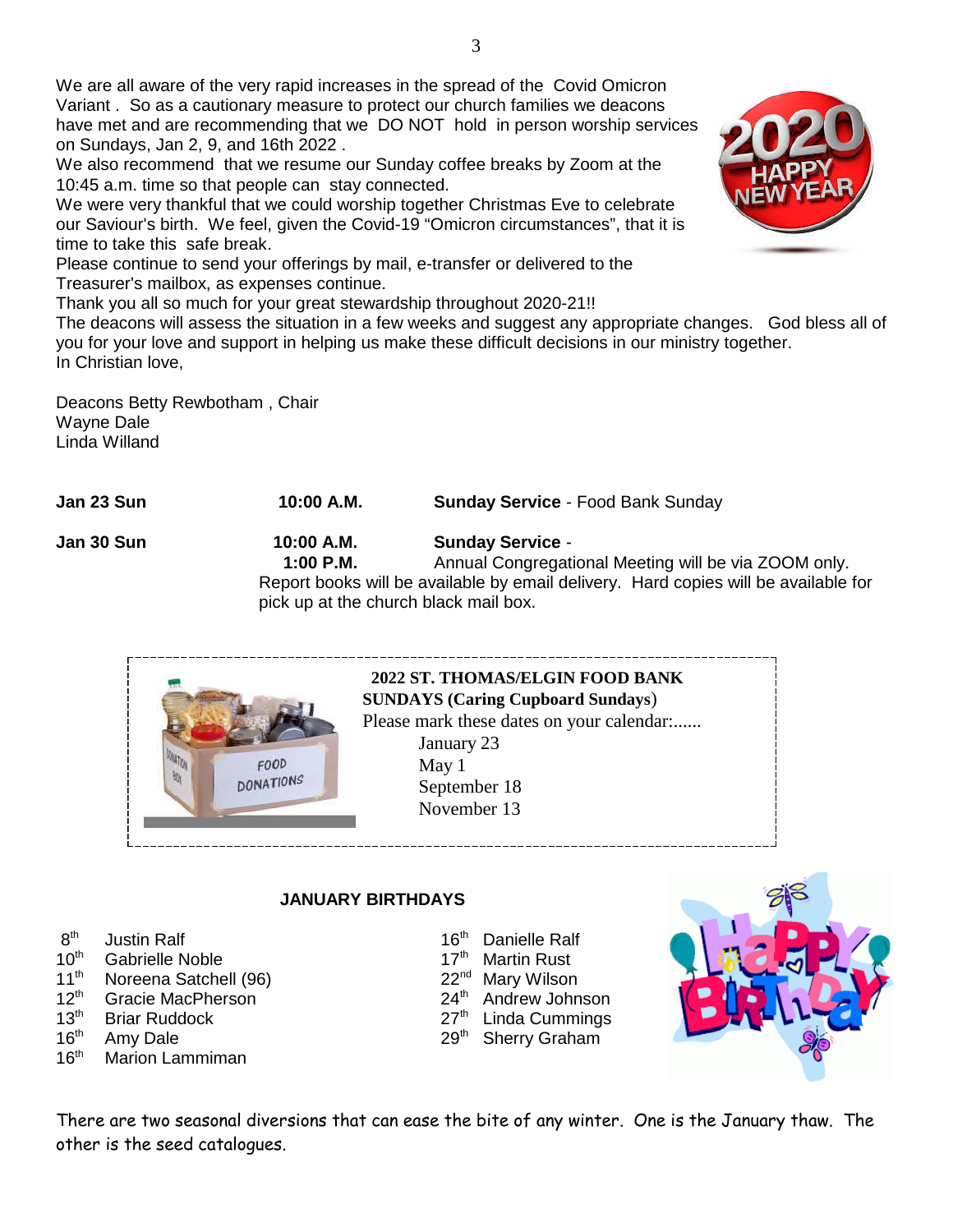

Madge Barrett receives a Christmas cactus from Nancy Millman on behalf of the Ladies Aid in recognition of her long tenure as an active member of the group. This was presented at the Ladies Aid Christmas Dinner on December 14, 2021.



Marion Lammiman presents Amy Dale with a Christmas gift from the Plains Choir. Thank you Amy for ALL you do to enable and enhance our worship times

#### **YOUR COMMUNION FUND 2021**



During 2021, as we all did the things that we had to do to 'stay safe' during yet another year of 'Covid', actual 'life' went on around us. Your Communion Fund honored those occasions of celebration and of sadness among our congregation. We sent 46 floral arrangements, 1 Memorial donation, 11 Gift Cards, 1 'Other Gift' and 47 greeting cards. Christmas elves Dan Dale, Ken Greenslade, Diane O'Brien and Barb Axford delivered

22 poinsettias and we sent 20 Christmas cards. Thank you to our Plains Ladies Aid who funded the poinsettias and Christmas card mail-out and we thank our congregation members for continuing to support the caring ministry of our Plains Communion Fund.

Barb Axford, Flowers & Cards Co-Ordinator

Winter is the time for comfort, for good food and warmth, for the touch of a friendly hand and for a talk beside the fire: it is the time for home.

When things change inside you, things change around you.